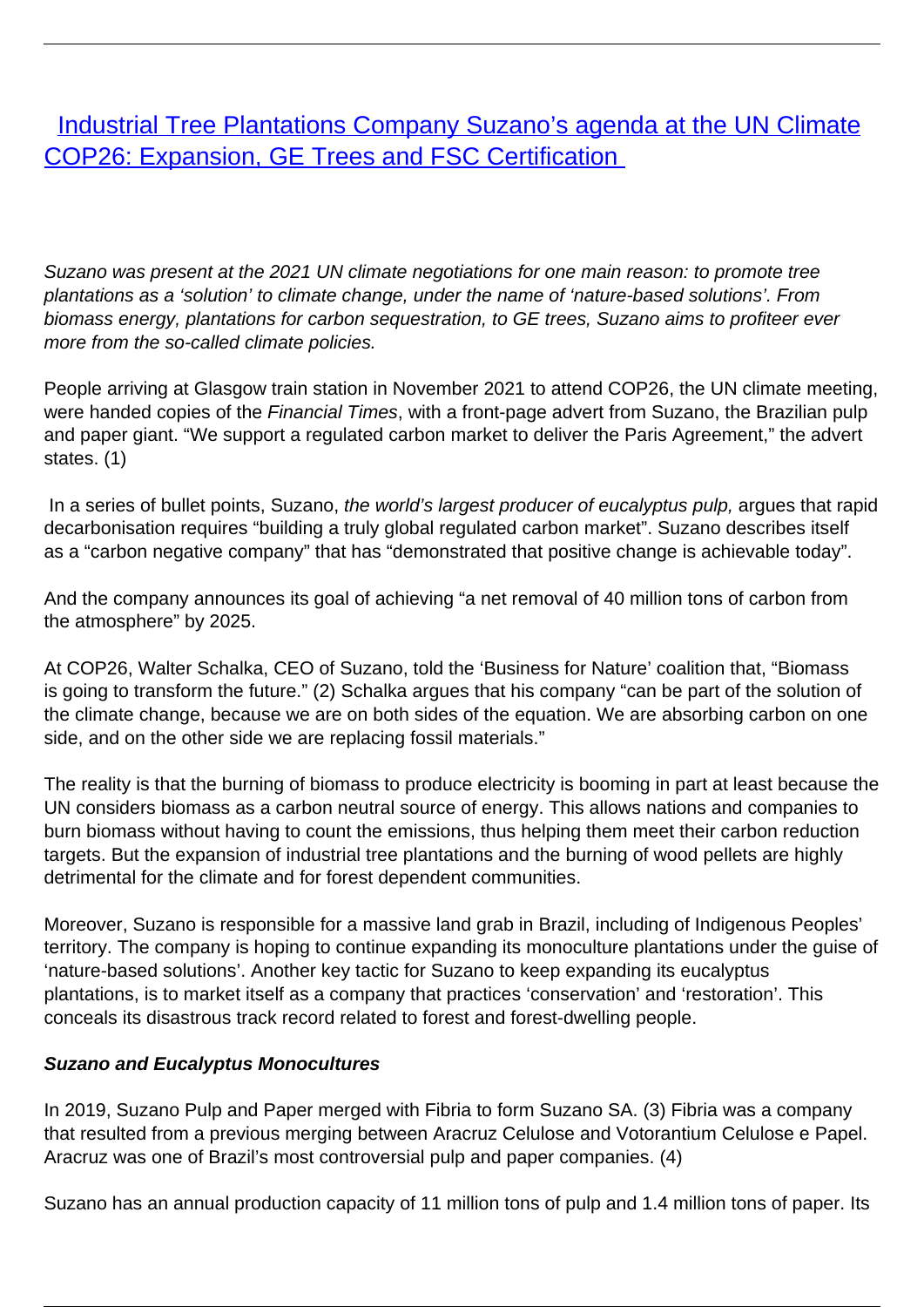annual exports amount to US\$4.5 billion. The company has a total of 2.4 million hectares of land in seven states in Brazil (Espírito Santo, Bahia, Maranhão, Ceará, Pará, Mato Grosso do Sul, and São Paulo). About 1.5 million hectares of this land consists of fast-growing eucalyptus monocultures.

The impact of Suzano's vast plantations on communities and their environment is serious. The plantations have dried up streams and watercourses. Working conditions on the plantations are terrible. (5) The plantations in the Brazilian state of Espírito Santo that Suzano took on when it merged with Fibria were established on land belonging to the Tupinikim and Guarani Indigenous Peoples. After 40 years of struggle, the Indigenous Peoples managed to take back 18,070 hectares of their land (6). The plantations also took the land of quilombola [descendants of escaped enslaved people] communities. Suzano also took over Fibria's 50% share in Veracel, becoming co-owner, with Stora Enso, of plantations established on the lands of the Pataxó Indigenous People in Bahia.

On its website, the company states that it is "looking into possibilities of generating carbon credits by forestry (eucalyptus and native) and engineering projects". (7)

Suzano claims that in 2020 its industrial tree plantations removed a net total of 15 million tons CO2 from the atmosphere. The company states that these figures have been verified by a 'third party', but gives no details about how the figures were calculated. Suzano fails to explain how much biodiversity, soil and cultural destruction these plantations have caused; how much pollution was created due to the large amounts of agrotoxics used in the plantations, the heavy machinery for cutting and transporting, as well as the pulp factories and the related infrastructures; how much violence the plantations have created for Indigenous, quilombola and other traditional communities.

The fact that Suzano was at COP26 promoting carbon markets illustrates how much of a business opportunity tree plantations have become in the new 'climate package.'

## **Suzano and GE Trees**

In 2010, Suzano bought a UK-registered company called FuturaGene, which is carrying out research into genetically engineered (GE) trees. (8) A company called Suzano Trading Ltd, registered in the tax haven of the Cayman Islands, owns FuturaGene. (9)

A FuturaGene corporate brochure explains that "FuturaGene obtained, in 2003, the H421 event genetically modified eucalyptus, developed to increase biomass accumulation." (10) The company claimed that this genetically engineered tree would be 20% more productive. In 2015, Brazil's Technical Commission on Biosafety (CTNBio for its acronym in Portuguese) approved Futuragene's application for the commercial use of the H421 eucalyptus tree.

While Suzano argues that this will make its industrial tree plantations more efficient, the reality is that faster growing trees will use even more ground water. And more profits for Suzano, along with its ambitions of expanding into biomass production as well as pulp and paper, will mean a major expansion in the area of the company's plantations. The company continues to expand. Suzano is constructing another huge pulp mill with an annual production capacity of 2.3 million tons in Mato Grosso do Sul. This will result in yet more land converted into monoculture tree plantations in and around this state.

So far, however, FuturaGene is losing money. In 2019, FuturaGene made a loss of £13.3 million (around US\$17.6 million). The following year, the loss was £8.9 million (around US\$11.7 million). In total, FuturaGene has cost Suzano SA about £121 million (around US\$160 million).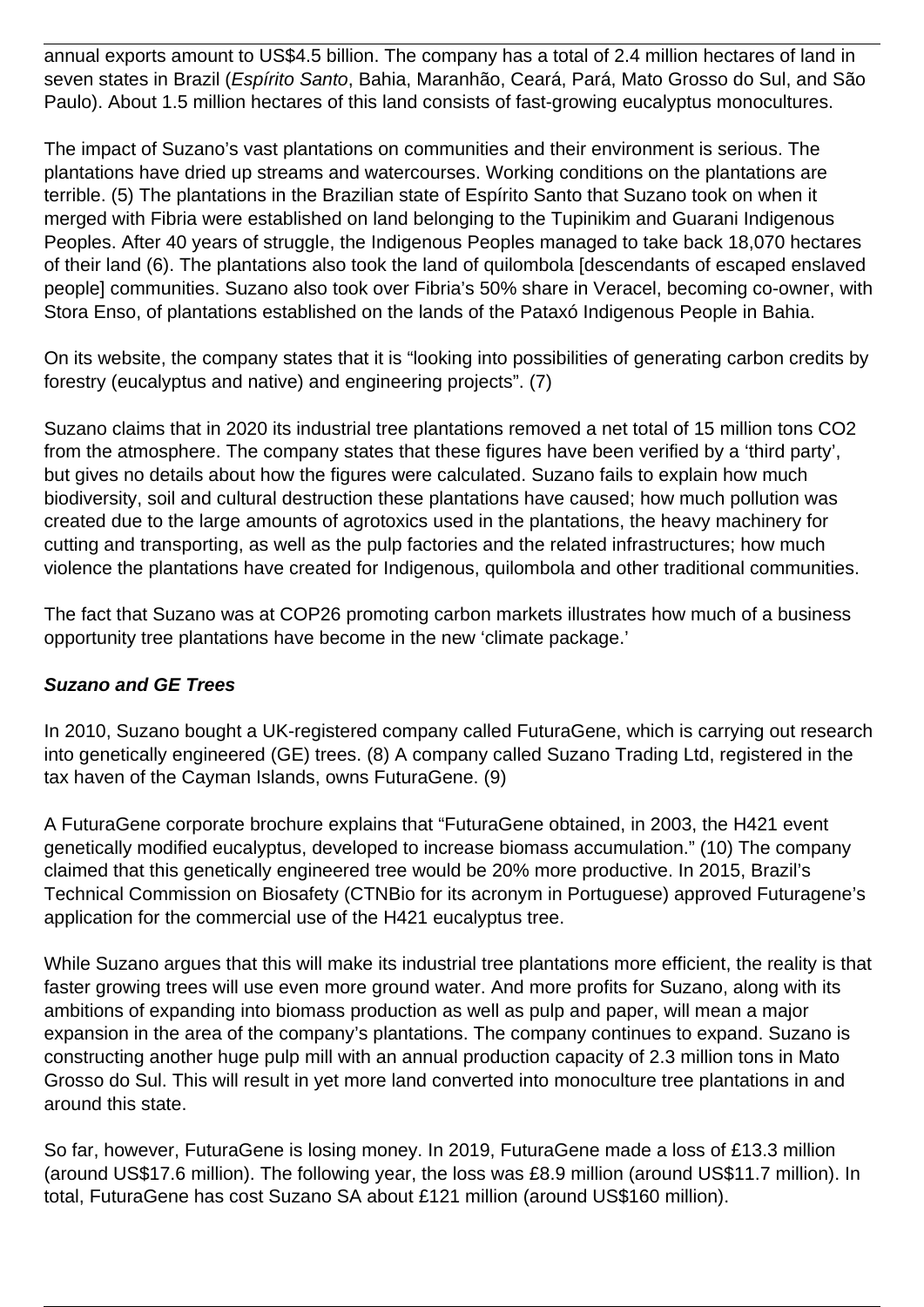A 2016 interview with Stanley Hirsch, CEO of FuturaGene, illustrates the ambition of his company. (11) Hirsch talks about a "major opportunity for industrial bio-tech". And he reveals the gigantic land grab that his company is aiming for:

"I think part of the solution is analysing where we have degraded lands. There is about two billion hectares of degraded lands, agricultural and forest land worldwide. 75% of that is in Africa. That is a huge opportunity, both in terms of economic opportunity and in terms of maintaining the sustainability of the planet."

While COP26 in Glasgow was taking place, in Brazil, CTNBio approved the 751K032 event genetically engineered eucalyptus for "its release into the environment, its commercial use and any other activities related to this GMO and any progeny derived from it". Suzano applied for approval of this new glyphosate resistant GE eucalyptus to CTNBio.

The use of agrotoxins is already [a major problem where monoculture plantations are established](https://wrm.us9.list-manage.com/track/click?u=f91b651f7fecdf835b57dc11d&id=a18ef7efd3&e=08ad7e6520). Soils, water, biodiversity, workers, and communities suffer the contamination. Glyphosate resistant GE eucalyptus will lead to an increase in herbicide use in Suzano's monocultures. The contamination impacts will also increase.

## **Suzano and the Forest Stewardship Council**

Despite the environmental and social impacts of Suzano's operations, the company's plantations are certified by the Forest Stewardship Council as well managed. (12)

FSC's standards prohibit the use of genetically modified organisms. But FSC managed to wriggle its way out of confronting the fact that Suzano has invested large sums of money in genetically engineered trees, with the clear intent of using them commercially. (13) FSC argues that,

"The permission to commercially deploy the GM clone does not bring Suzano into conflict with FSC rules as long as they do not make use of it. However, should Suzano proceed with planting GM trees for commercial purposes, FSC would initiate a formal process under our Policy for Association, leading towards disassociation from the company."

Suzano has been lobbying FSC to weaken its position on GE trees even further to allow certified companies to plant GE trees. FSC recently held a consultation on weakening its policy on genetically engineered trees. The Global Justice Ecology Project set up a petition opposing the proposed changes. (14)

In its 2019 Annual Report, FuturaGene explains that (15),

"Because of continuing issues with obtaining certification of Genetically Modified Organism ("GMO") products from the Forestry Stewardship Council (FSC), it is considered unlikely that there will be major commercial deployment of the product before 2022."

But in its 2020 Annual Report, Futuragene does not mention FSC and states simply that,

"Commercial deployment of H421 (the technology developed by the company's subsidiaries) has now commenced." (16)

Suzano's plantations remain FSC-certified.